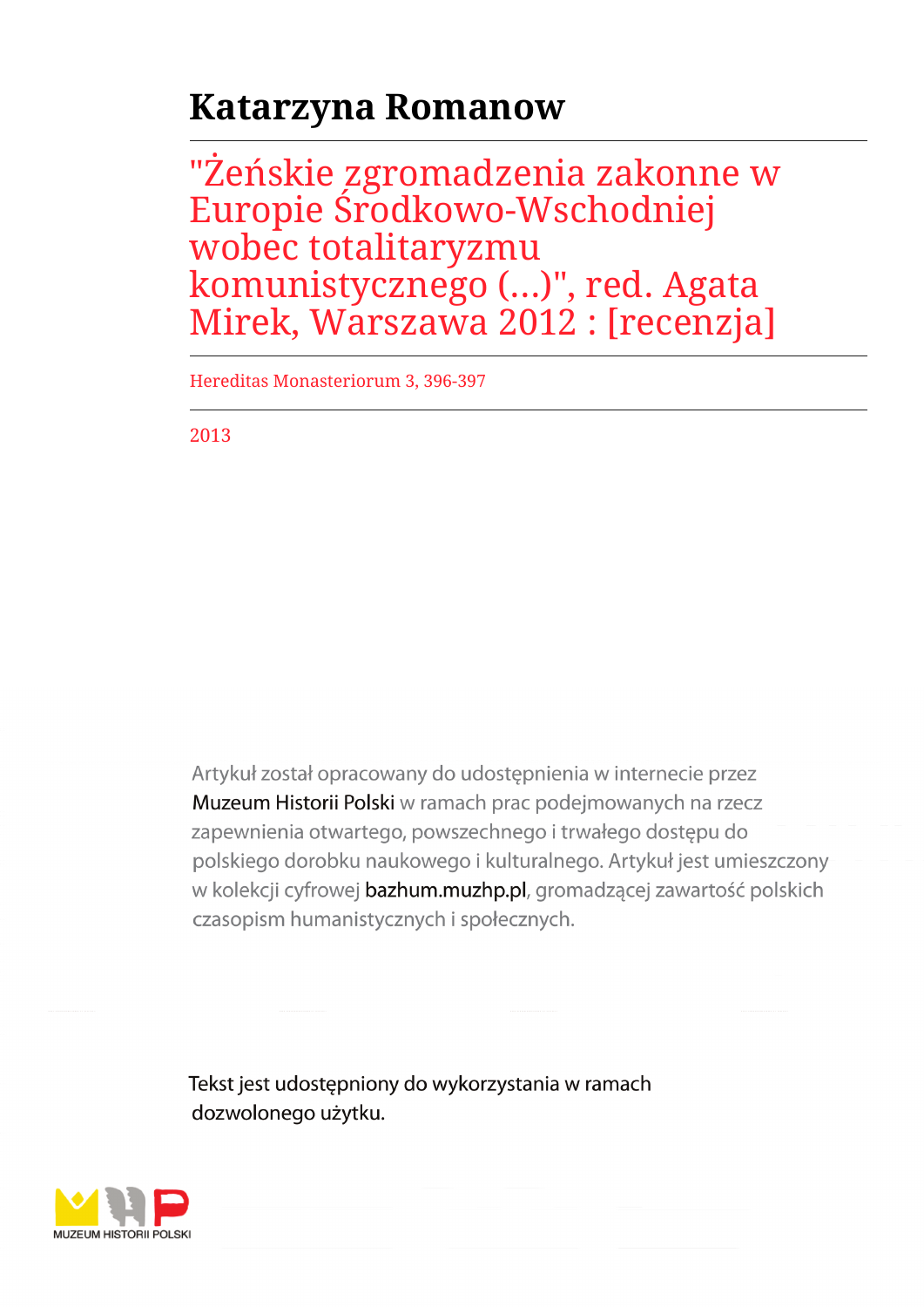

waną w omawianym opracowaniu. Publikację wzbogacają dobrze dobrane ilustracje, stanowiące sugestywne uzupełnienie tekstu.

> ks. Janusz Królikowski Wydział Teologiczny Sekcja w Tarnowie Uniwersytet Papieski Jana Pawła II w Krakowie

## Marian Małecki, *Z Ziemi Świętej do Polski. Dzieje Zakonu Bożogrobców – From Holy Land to Poland. The History of the Order of the Holy Sepulchre*, Warszawa-Katowice: Zakon Rycerski Świętego Grobu Bożego w Jerozolimie – Zwierzchnictwo w Polsce, 2013, ss. 159, il.

Polsko-angielska publikacja, która w zwięzłym zarysie przedstawia panoramę dziejów zakonu bożogrobców (miechowitów), szczególnie koncentrując się na jego dziejach w Polsce. Autor opracowania już wcześniej poświęcił kilka prac dziejom zakonów krzyżowych, w tym także bożogrobców, przygotowując się w ten sposób do dokonania sygnalizowanej syntezy. Podejmuje w niej zagadnienia przybycia bożogrobców do Polski, ich losy w poszczególnych epokach, niejednokrotnie bardzo burzliwe, podejmowane działania zmierzające do odnowy zakonu w XVII i XVIII w., a także kwestię kasat. Najwięcej uwagi w opracowaniu poświęcono głównej siedzibie zakonu, którą był klasztor w Miechowie, ale ukazano także inne domy zakonne bożogrobców w Polsce. Dzięki temu, że praca ma charakter całościowy, może stanowić przewodnik dla chcących zainteresować się dziejami tego zakonu, który odegrał bardzo ważną rolę w dziejach kościelnych i narodowych w Polsce. Pracę zamyka kalendarium dotyczące Zwierzchnictwa w Polsce Zakonu Rycerskiego Świętego Grobu Bożego w Jerozolimie, które rozpoczęło swoją działalność w 1995 r.

> ks. Janusz Królikowski Wydział Teologiczny Sekcja w Tarnowie Uniwersytet Papieski Jana Pawła II w Krakowie

Agata Mirek (ed.), *Żeńskie zgromadzenia zakonne w Europie Środkowo-Wschodniej wobec totalitaryzmu komunistycznego* [*Female congregations in East-Central Europe during communist and Nazi totalitarianism*] (Przestrzeń Religijna Europy Środkowo-Wschodniej Otwarta na Wschód i Zachód, 3), Warszawa: Wydawnictwo DiG, 2012, pp. 200, introduction and table of contents in English, summaries

This volume contains papers presented at one of the sections of conference *Religious Space of East-Central Europe Open to the East and the West*, organised by CIHEC (Commission Internationale d'Histoire et des Études sur le Christianisme), 6<sup>th</sup>-10<sup>th</sup> September 2007, in Lublin and Lviv. It contains 13 articles on the history of women's convents in the USSR and other countries of the so-called Eastern Bloc.